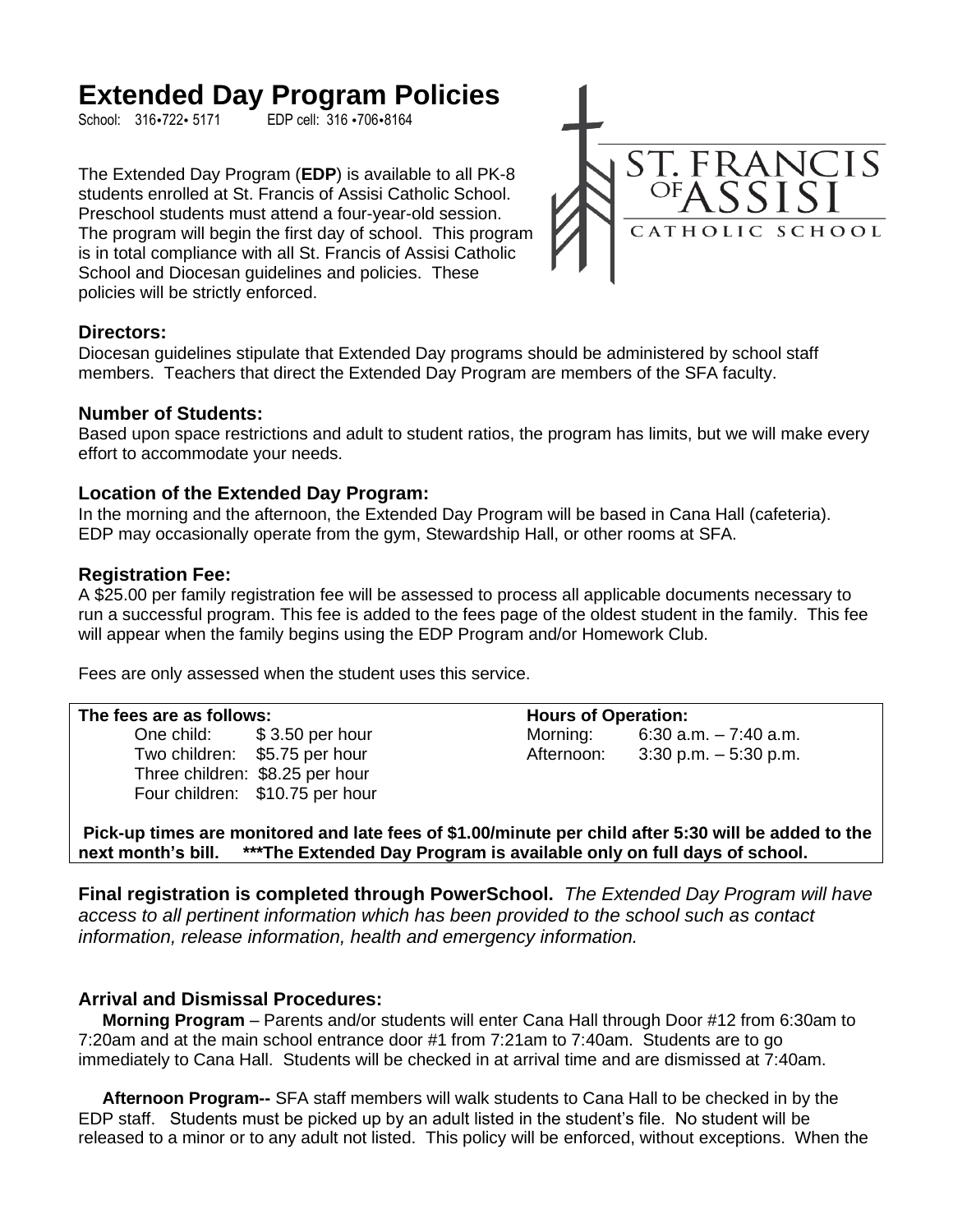adult arrives each day, they will buzz in at the Cana Hall back doors #12 and the EDP staff will check out the student.

# **AM Breakfast:**

Breakfast is offered from 6:45am to 7:45am at additional cost.

# **PM Snacks:**

A light snack will be distributed upon arrival each day. Water bottles may be refilled at the touchless water station. Food allergies should be noted on the student's medical form in order to be served an alternate snack. Outside snacks/drinks are not allowed.

# **Schedule of Activities:**

*Morning Program* – The morning session is a quiet time for students. Students may read a book, complete homework, play cards, color, or visit with friends. Students will be dismissed at 7:40am to their classrooms.

*Afternoon Program* – The afternoon time allows students to enjoy inside and outside play, complete homework and enjoy social interactions with students and staff members. We will follow this schedule

| <b>Activity Times:</b> |                                                                         |
|------------------------|-------------------------------------------------------------------------|
| $3:15 - 4:15$          | Check In, Snack and Outside Play (weather permitting)                   |
|                        | Homework Club available for 5-8 grade students                          |
| $3:45-4:30$            | Other activities may be available at additional cost such as Tippi Toes |
|                        | Dance, Monart, Lego, etc.                                               |
| 4:30-5:00              | Homework/Inside or Outside Play                                         |
| 5:30                   | Latest pick-up time available at the Cana Hall back doors #12           |

# **Homework Club:**

The Homework Club provides additional support or just a quiet place to work on homework. The overall goal of this club is to provide assistance to students in any subject area and ensure support is given to help students complete their assignments.

- The Homework Club is available to students in grades **5 th through 8th**, from 3:30 to 4:15 p.m., Monday through Thursday.
- Students who have FIVE or more missing assignments or are failing a class are required to attend the entire quarter.
- For more information on the Homework Club, please refer to the Student Handbook.
- Enrollment in the Homework Club is done through the Extended Day Program (EDP).
- Students must be enrolled in the EDP Program to participate in the Homework Club. The Family Fee of \$25 and the EDP rates are charged.

# **EDP Statements:**

Fees are added to your child's account the first of each month. The fees are due upon receipt. Statements can be paid by check, cash or on-line through e~Funds for School. Fees are based on minutes used each month**. Pick-up times will be monitored and late fees of \$1.00/minute per child after 5:30 will be added to the next month's bill.** Families with past due balances will be contacted to avoid interruption of the EDP service. Failure to pay will result in the loss of our Extended Day Program Services.